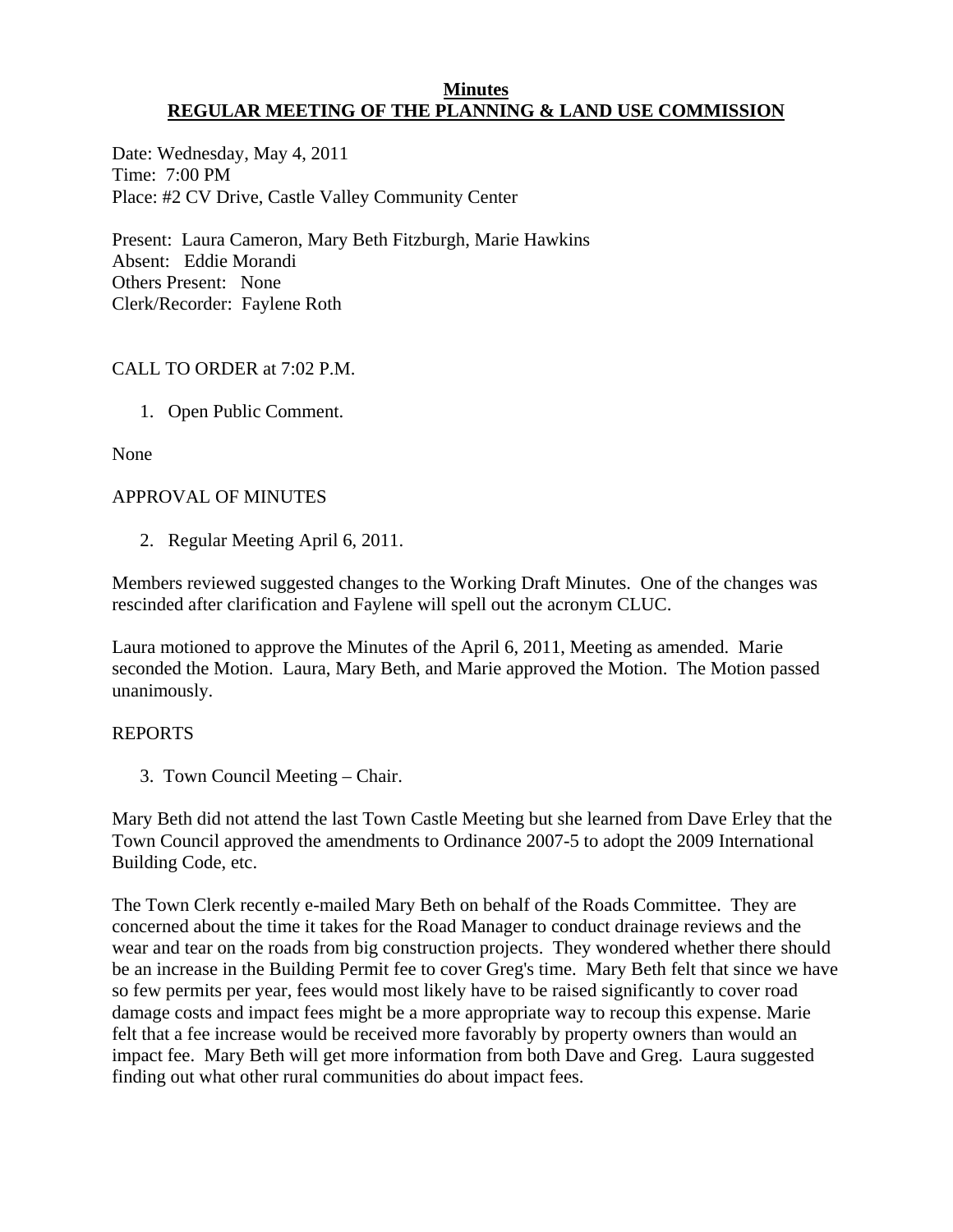Also discussed were comments from Jim Lindheim and others regarding the regulation of alternative energy installations in Castle Valley. The Town Council has requested that the PLUC consider this issue and submit recommendations to them by the end of this year.

4. Building Permit Agent.

The Building Permit Report lists two electrical permits for solar installations issued in March 2011 and one electrical permit for a solar installation issued in April 2011. A septic permit and an electrical permit were also issued in April 2011 for a lot on Cliffview Drive. Faylene mentioned an upcoming renewal of an expired Conditional Use Permit and a renewal of a Temporary Dwelling Permit that will be presented at the next PLUC Meeting.

Faylene also reported on a discussion with Jeff Whitney, Grand County Building Department, about the minimum square footage that requires a building permit. The County follows to the 2009 IBC code which sets the minimum size of a building that does not require a permit at 200 S.F. Castle Valley will retain its current minimum building size that does not require a permit at 120 S.F. Any structure between 120 S.F. and 200 S.F. will require Castle Valley zoning approval even though a Grand County Building Permit is not required. All buildings, regardless of size, must adhere to Castle Valley zoning setbacks.

Faylene explained the changes in contact names on the current permit fee sheet that is included with the building information packet and is available on the Town website. She then presented a cost analysis of time spent on building permit processing and the amount of fees received by the Town. Members discussed how well the permit fees covered the cost of processing. Mary Beth noted that the time Greg Halliday spent conducting drainage reviews was not included in the table presented by Faylene. After a discussion of the need for a fee increase or an impact fee, it was decided that Mary Beth will get more information from Greg about the time he spends and the potential impact from increased traffic on CV roads that result from building. Laura will research impact fees imposed by other towns in the region.

5. Procedural Matters.

Faylene reported on how to handle corrections to the Minutes. Corrections that do not change the meaning or correct a misunderstanding by the recorder can be made and adopted. If a change is needed to correct the meaning of what was accurately recorded, then the clarification should be made in the current Meeting Minutes without changing the Minutes from the previous Meeting. Faylene will ask for further clarification of this at the upcoming Open Meeting Act Training to be held on May 19.

# NEW BUSINESS

6. Discussion re: Open Meeting Act Training May 19, 2011.

Mary Beth reminded those present that the Open Meeting Act Training is an annual requirement.

7. Discussion and possible action re: regulations for solar panels, windmills and other alternative energy structures.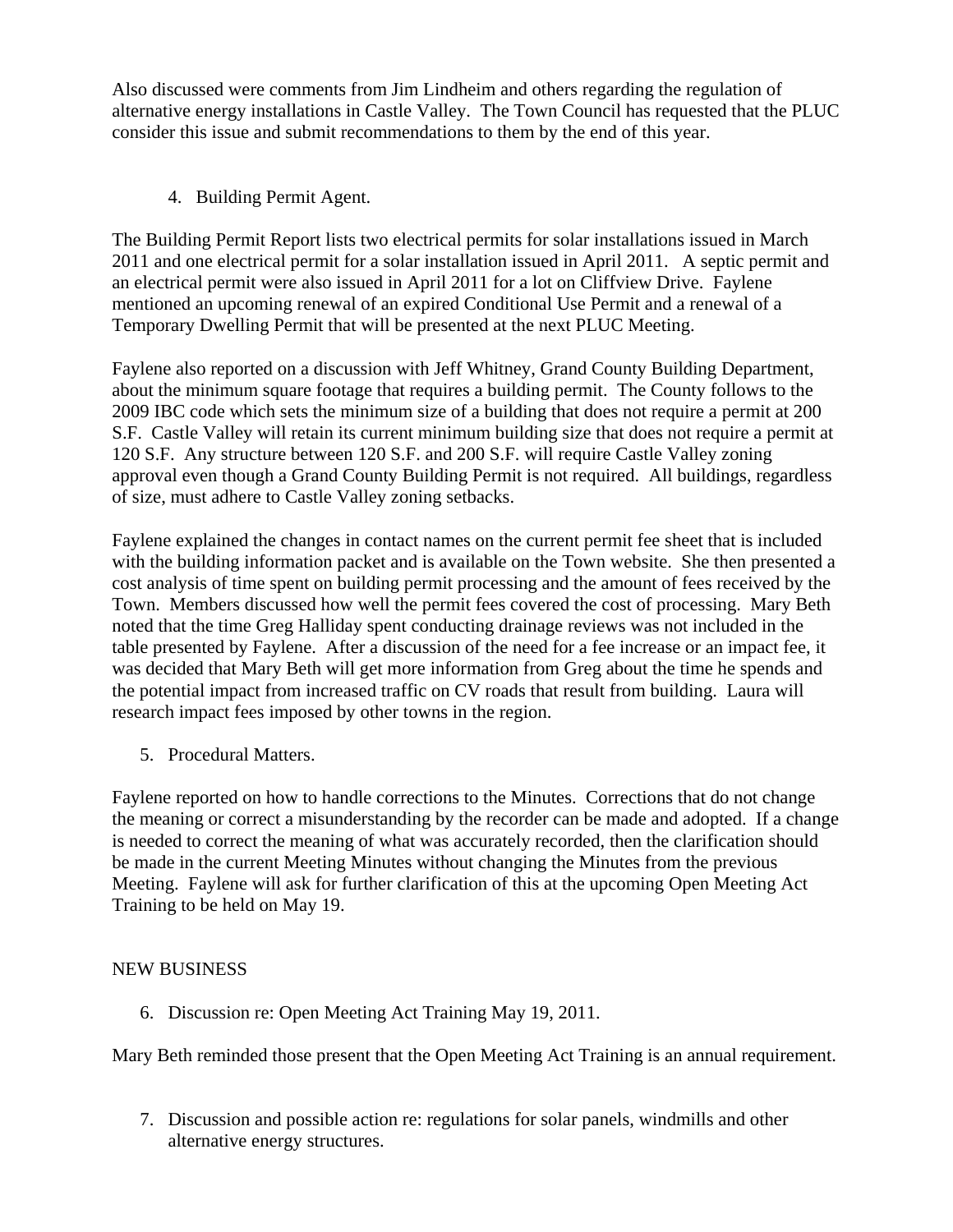Mary Beth presented the following ideas regarding regulation of solar panels: (1) measurement of height and square footage of solar panels should be separated from the height/square footage requirements of buildings on a lot; (2) establish a baseline sq footage and height limit for solar panels based on what an average size home (2000 sq ft or less?) in Castle Valley would need; anything larger would require a Conditional Use Permit (Windmills currently require a CUP); (3) establish setbacks and height limits for all alternative energy structures.

Faylene reported a conversation with Rob Soldat who suggested that a property owner's right to solar access should also be considered.

Mary Beth reviewed comments and a 2009 e-mail from Jim Lindheim, which he presented at the last Town Council Meeting. Lindheim suggested that impact on visibility, glare, current requirements for "gas" tanks, solar farms, and wind farms be examined by the PLUC in establishing guidelines for solar installations.

PLUC members discussed whether the current ordinances governing "gas" tanks referred to propane tanks or to tanks for other types of fuel. They will gather information from solar installers, Bruce Keeler, and other communities before the next PLUC Meeting.

## OLD BUSINESS

8. Discussion and Possible Action Re: Communication with the public and real estate agents regarding zoning regulations via the Town website and by other means.

Mary Beth reviewed revisions made to the information sheet on the website and suggested distributing this sheet to realtors. She also revised the website information on Temporary Dwellings to include a discussion of living in temporary dwellings and manufactured mobile units.

Mary Beth asked PLUC members to review these documents before the next PLUC Meeting.

Marie motioned to table Item 8. Laura seconded the Motion. Laura, Mary Beth, and Marie approved the Motion. The Motion passed unanimously.

9. Discussion and possible action re: reviewing and amending Ordinance 96-1: Watershed Protection Ordinance (tabled).

Laura motioned to untable Item 9. Marie seconded the Motion. Laura, Mary Beth, and Marie approved the Motion. The Motion passed unanimously.

Laura reported on her findings regarding proper management practices for septic systems. The use of risers on septic tanks is helpful in locating the tanks for inspections and pumping. She and Dave Erley had discussed the possibility of requiring risers on new construction. She also reported a conversation with a business owner of a local septic tank pumping service regarding his recommendations and experiences. He considered the average life of a leach field to be 20 years and suggested septic tank pumping every 4-5 years for a two-person household. In addition, Laura had reviewed the Castle Valley "Don't Flush Guidance List" that is issued with the Building Permit Information Sheet. She thought it was good but would like to add a further information sheet that would be provided to property owners when a septic permit was issued